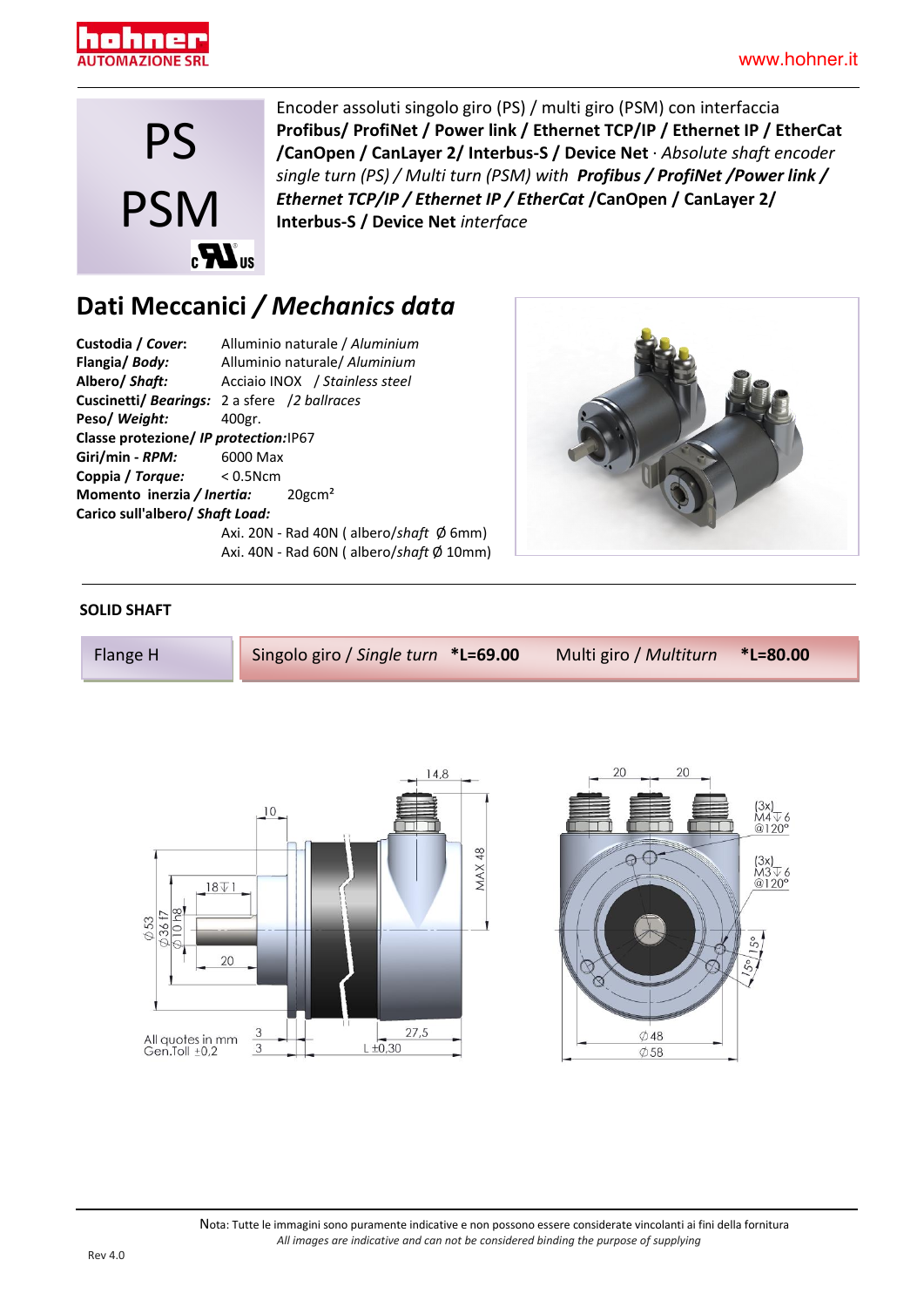



Flange T Singolo giro / *Single turn* **\*L=69.00** Multi giro / *Multiturn* **\*L=80.00**



 Nota: Tutte le immagini sono puramente indicative e non possono essere considerate vincolanti ai fini della fornitura *All images are indicative and can not be considered binding the purpose of supplying*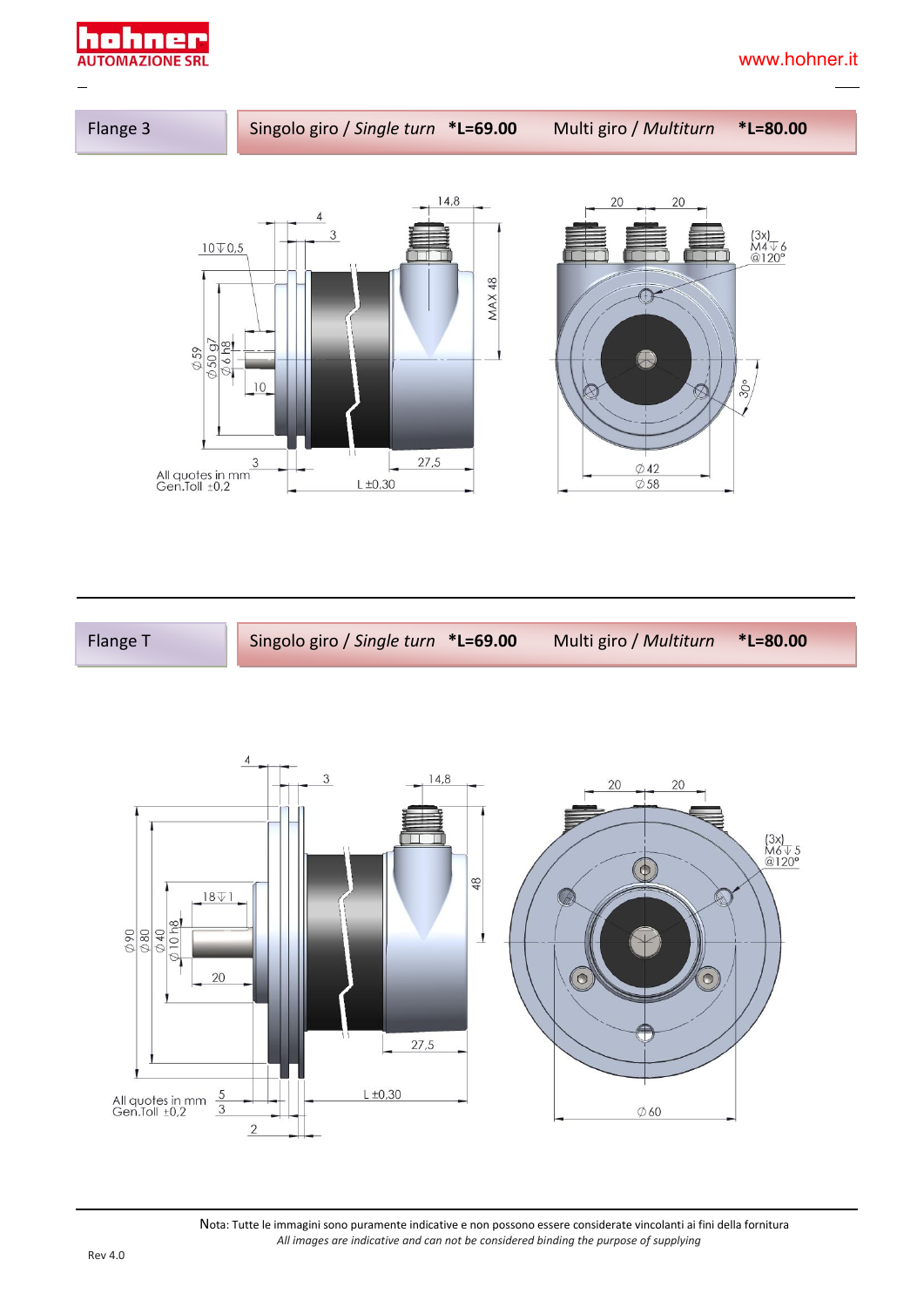

#### Flange H Magnetic Version



#### Flange 3 Magnetic Version

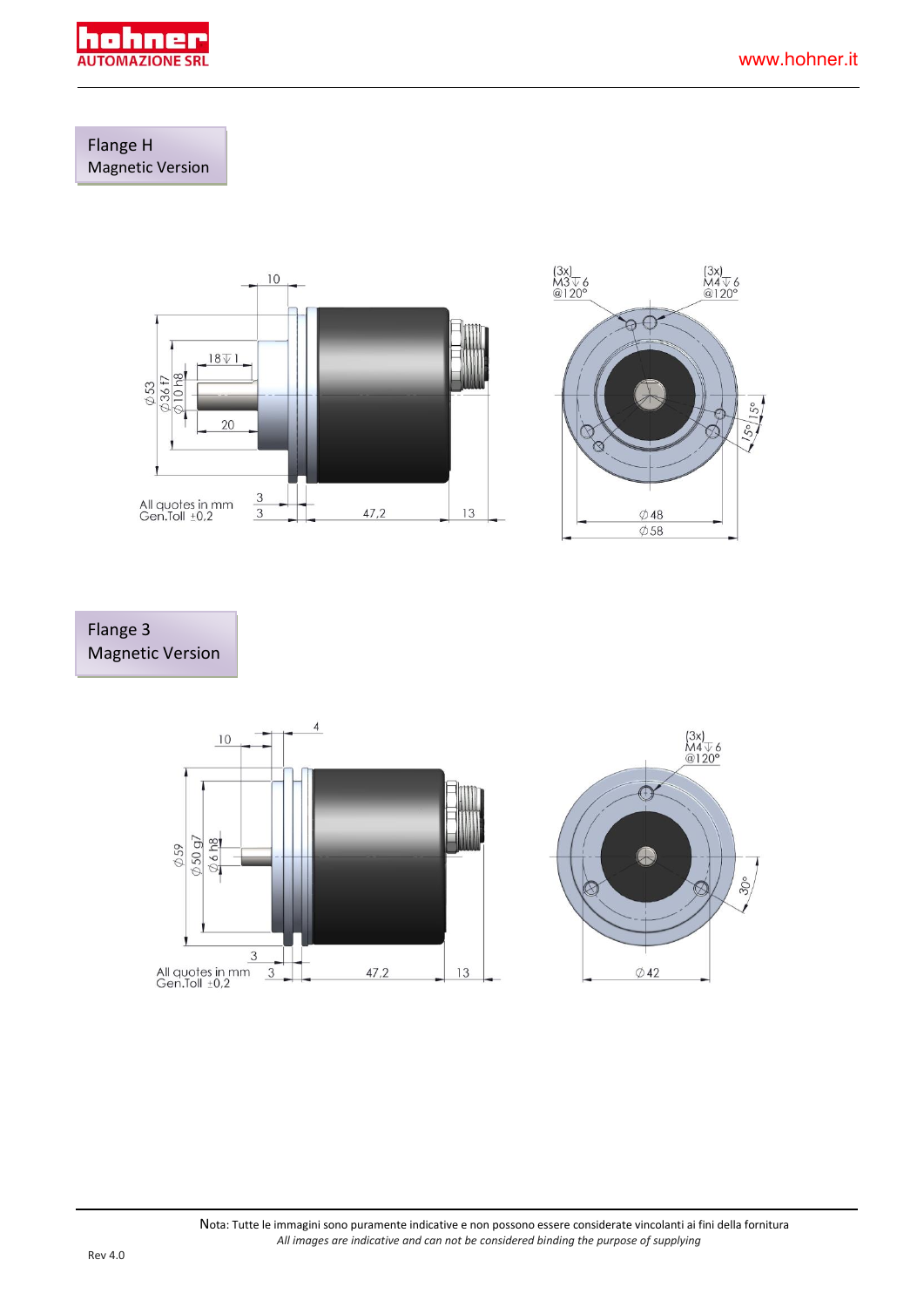





**BLIND HOLLOW SHAFT: CanOpen; CanLayer 2; Interbus-S; Device Net**

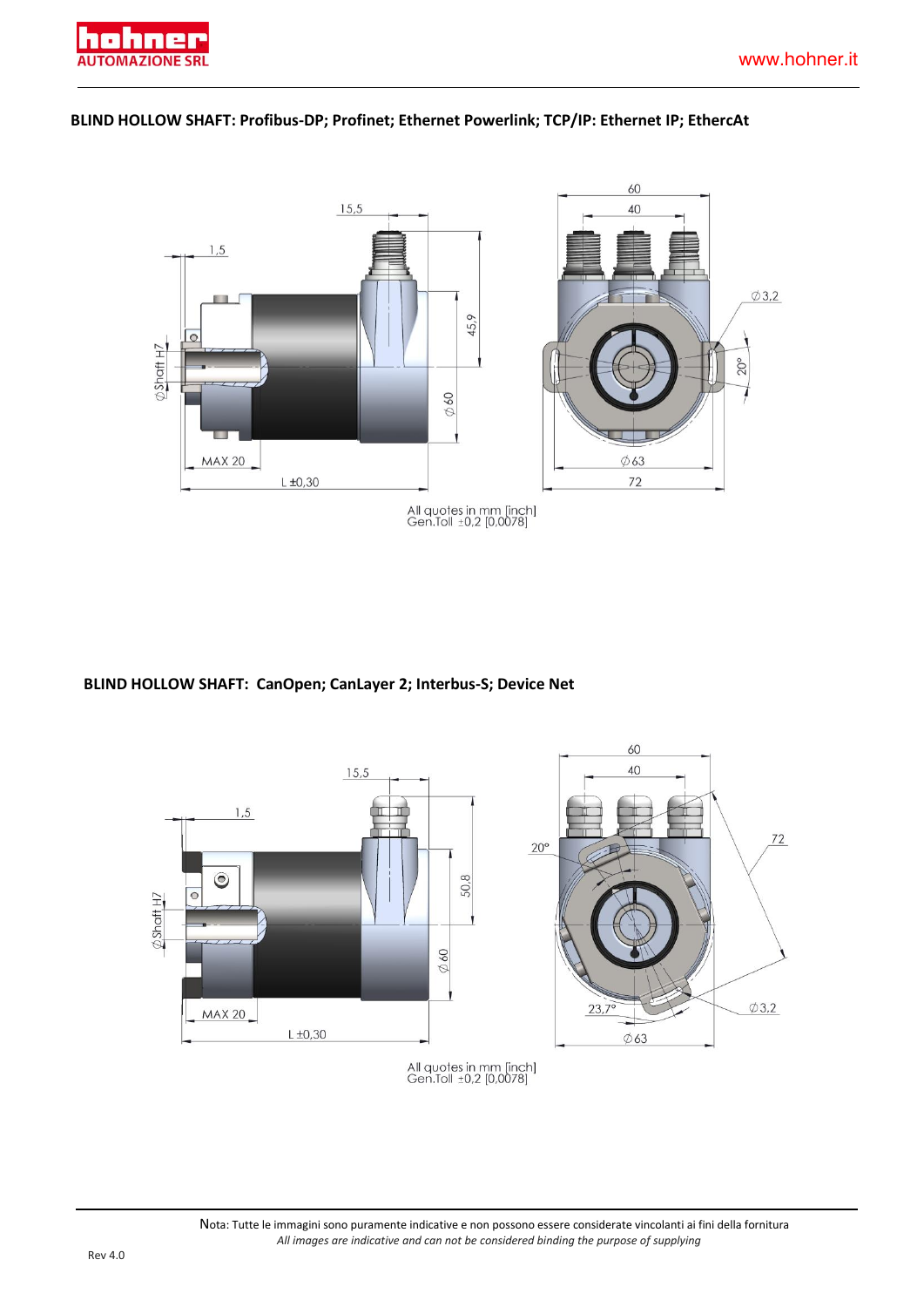

## **Dati Elettronici** */ Electronics Data*

| <b>PROCESS FIELD BUS</b> |
|--------------------------|
|                          |

| Alimentazione / Power supply:<br>Assorbimento / Current cons.:<br>Interfaccia / Interface:<br>Protocollo / Protocol:: | $10-30V$ +/-5%<br>$max$ 230 $mA$<br><b>RS485</b><br>Profibus DP classe2 profilo C2 (programmabile)<br>Profibus DP class2 profile C2 (programmable)                    |  |  |  |
|-----------------------------------------------------------------------------------------------------------------------|-----------------------------------------------------------------------------------------------------------------------------------------------------------------------|--|--|--|
| Risoluzione / Resolution::                                                                                            | Singolo giro max 16 Bit / Singleturn max 16 Bit<br>Multi giro 30 Bit (16 Bit singolo giro -14 Bit multigiro)<br>Multiturn 30 Bit (16 Bit singleturn -14 Bit multiturn |  |  |  |
| Linearità / Linearity::                                                                                               | $+/- 2$ LSB x 16 Bit 1 LSB x 14Bit $+/-$ ½ LSB 12Bit /                                                                                                                |  |  |  |
| Codice / Type of Code:                                                                                                | Binario / Binary                                                                                                                                                      |  |  |  |
| Indirizzo dispositivo / Device address:                                                                               |                                                                                                                                                                       |  |  |  |
|                                                                                                                       | Selezionabile tramite DIP Switches / Set via DIP Switches                                                                                                             |  |  |  |
| Funzioni programmabili / Programmable function:                                                                       |                                                                                                                                                                       |  |  |  |
|                                                                                                                       | Direzione / Direction                                                                                                                                                 |  |  |  |
|                                                                                                                       | Risoluzione per giro / Resolution per revolution                                                                                                                      |  |  |  |
|                                                                                                                       | Risoluzione totale / Total resolution                                                                                                                                 |  |  |  |
|                                                                                                                       | Preset / Preset                                                                                                                                                       |  |  |  |
|                                                                                                                       | Velocità / Speed                                                                                                                                                      |  |  |  |
|                                                                                                                       | Accelerazione / Acceleration                                                                                                                                          |  |  |  |
| Resistenza di terminazione / Activate bus terminating resistor:                                                       |                                                                                                                                                                       |  |  |  |
|                                                                                                                       | Impostabile tramite DIP Switches / Set via DIP Switches                                                                                                               |  |  |  |
| Temperatura di lavoro / Operating temperature:                                                                        |                                                                                                                                                                       |  |  |  |
|                                                                                                                       | $-40/+85^{\circ}$ C                                                                                                                                                   |  |  |  |
|                                                                                                                       |                                                                                                                                                                       |  |  |  |



### **Dati Elettronici** */ Electronics Data*

| Alimentazione / Power supply:                      | $10-30V$ +/-5%                                            |  |  |  |
|----------------------------------------------------|-----------------------------------------------------------|--|--|--|
| Assorbimento / Current cons.:                      | max 4 Watt                                                |  |  |  |
| Interfaccia / Interface:                           | EthenrNet                                                 |  |  |  |
| Protocollo / Protocol:                             | ProfiNet (NRT, RT, IRT)                                   |  |  |  |
| Velocità di trasmissioe / Transfer Rate: 100MBit/s |                                                           |  |  |  |
| Tempo di ciclo / Cycle time:                       | $\le$ 1 ms (IRT) ; $\le$ 10 ms (RT)                       |  |  |  |
| Risoluzione / Resolution:                          | Singolo giro max 16 Bit / Singleturn max 16 Bit           |  |  |  |
|                                                    | Multi giro 30 Bit (16 Bit singolo giro -14 Bit multigiro) |  |  |  |
|                                                    | Multiturn 30 Bit (16 Bit singleturn -14 Bit multiturn     |  |  |  |
| Linearità / Linearity::                            | $+/- 2$ LSB x 16 Bit 1 LSB x 14Bit $+/-$ ½ LSB 12Bit /    |  |  |  |
| Codice / Type of Code:                             | Binario / Binary                                          |  |  |  |
| Funzioni programmabili / Programmable function: :  |                                                           |  |  |  |
|                                                    | Direzione / Direction                                     |  |  |  |
|                                                    | Risoluzione per giro / Resolution per revolution          |  |  |  |
|                                                    | Risoluzione totale / Total resolution                     |  |  |  |
|                                                    | Preset / Preset                                           |  |  |  |
| Temperatura di lavoro / Operating temperature:     |                                                           |  |  |  |
|                                                    | Optic version $-40/+85^{\circ}$ C                         |  |  |  |
|                                                    | Magnetic Version -40 / +70°C                              |  |  |  |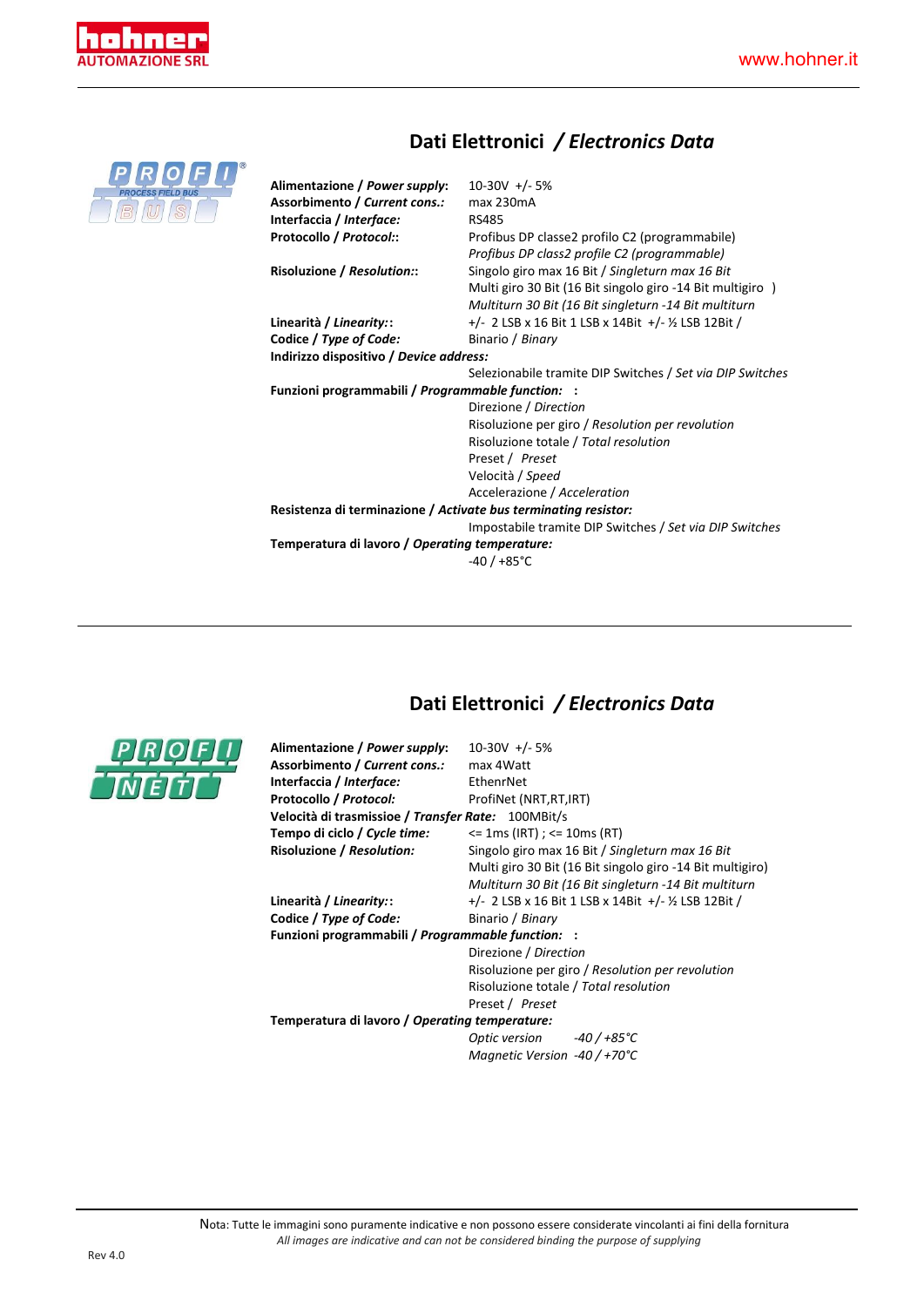

### **Ethernet Powerlink · Ethernet TCP/IP · Ethernet IP · EtherCat**

| Dati Elettronici / Electronics Data                     |                                     |                                                                                                                                                                       |                    |                           |  |
|---------------------------------------------------------|-------------------------------------|-----------------------------------------------------------------------------------------------------------------------------------------------------------------------|--------------------|---------------------------|--|
|                                                         | <b>Ethernet</b><br><b>Powerlink</b> | <b>Ethernet TCP/IP</b>                                                                                                                                                | <b>Ethernet IP</b> | EtherCat <sup>*</sup>     |  |
| Alimentazione / Power supply                            | $10-30V$ +/-5%                      | $10-30V$ +/-5%                                                                                                                                                        | $10-30V +/-5%$     | $10-30V +/- 5%$           |  |
| Potenza Assorbita /<br><b>Power Consumption</b>         | Max 3W                              | Max 4W                                                                                                                                                                | Max 4W             | Max 2,5W                  |  |
| Velocità di trasmissione /<br><b>Transfer rate</b>      | 100Mbit/sec                         | 10 MBit/s / 100<br>MBit/s                                                                                                                                             | 100 MBit/s         | 10 MBit/s / 100<br>MBit/s |  |
| Tempo di Ciclo / Cycle time                             |                                     |                                                                                                                                                                       |                    | >65usec                   |  |
| <b>Risoluzione / Resolution</b>                         |                                     | Singolo giro max 16 Bit / Singleturn max 16 Bit<br>Multi giro 30 Bit (16 Bit singolo giro -14 Bit multigiro)<br>Multiturn 30 Bit (16 Bit singleturn -14 Bit multiturn |                    |                           |  |
| Codice / Type of Code                                   | Binario / Binary                    |                                                                                                                                                                       |                    |                           |  |
| Temperatura di lavoro /<br><b>Operating temperature</b> | $-40/+85°C$                         |                                                                                                                                                                       |                    |                           |  |

 $* =$  CoE (CANopen over EtherCAT, according to CiA DS-301 and DS-406 device profile CiA)

### **Dati Elettronici** */ Electronics Data*

| Alimentazione / Power supply: $10-30V + (-5%)$   |                                                                    |                                                   |  |  |
|--------------------------------------------------|--------------------------------------------------------------------|---------------------------------------------------|--|--|
| Assorbimento / Current cons.: max 230mA          |                                                                    |                                                   |  |  |
| Interfaccia / Interface:                         | CAN High Speed (ISO/DIS 11898)                                     |                                                   |  |  |
| Protocollo / Protocol:                           |                                                                    | CANopen (DS 301) con profilo/with profile DSP 406 |  |  |
|                                                  | Encoder programmabile in classe C2 /                               |                                                   |  |  |
|                                                  | Programmable encoder according class C2                            |                                                   |  |  |
| Risoluzione / Resolution:                        | Singolo giro / Single turn max 14 Bit                              |                                                   |  |  |
|                                                  | Multi giro / Multiturn 26 Bit                                      |                                                   |  |  |
|                                                  | (14 Bit singolo giro / single turn -12 Bit multigiro / multi turn) |                                                   |  |  |
| Linearità / Linearity:                           | $+/-$ 1/ <sub>2</sub> LSB ( $+/-$ 1 LSB per / for 13,14,25,26 Bit) |                                                   |  |  |
| Codice / Output code:                            | Binario / Binary                                                   |                                                   |  |  |
| Impostazione DIP Switch / DIP Switch setting:    |                                                                    |                                                   |  |  |
|                                                  | Indirizzo del nodo / Node number                                   |                                                   |  |  |
|                                                  | Baud Rate / Baud Rate                                              |                                                   |  |  |
|                                                  | Resistenza di terminazione / Bus terminator resistor               |                                                   |  |  |
| Funzioni programmabili / Programmable function : |                                                                    |                                                   |  |  |
|                                                  | Direzione / Direction                                              | Risoluzione / Resolution                          |  |  |
|                                                  | Preset                                                             | Offset                                            |  |  |
|                                                  |                                                                    | Velocità / Speed Accelerazione / Acceleration     |  |  |
| Temperatura di lavoro / Operating temp.:         |                                                                    |                                                   |  |  |
|                                                  | $-40/+85^{\circ}$ C                                                |                                                   |  |  |

 Nota: Tutte le immagini sono puramente indicative e non possono essere considerate vincolanti ai fini della fornitura *All images are indicative and can not be considered binding the purpose of supplying*

CANopen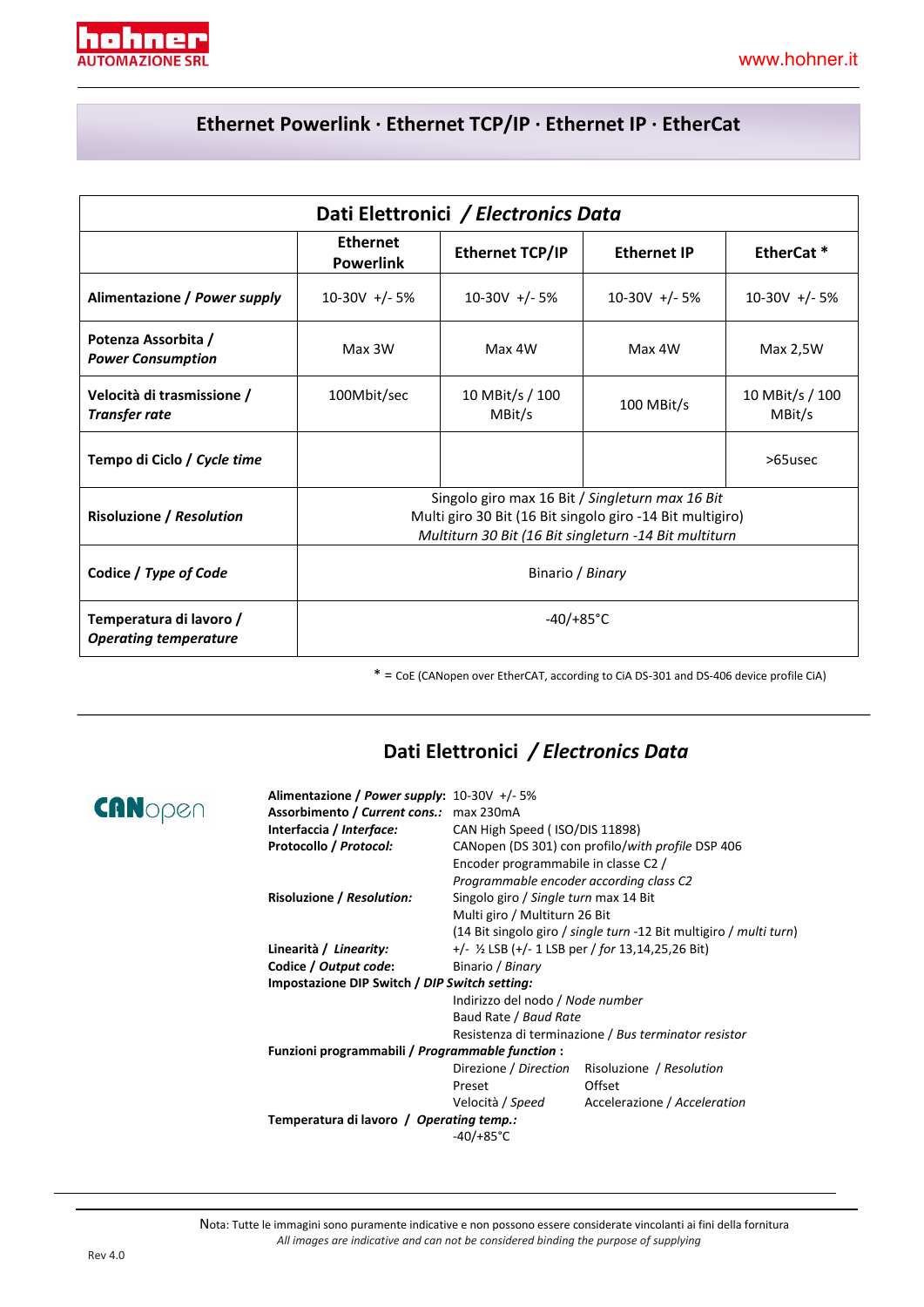

#### **Dati Elettronici** */ Electronics Data*



**Alimentazione /** *Power supply***:** 10-30V +/- 5% **Assorbimento /** *Current cons.:* max 230mA **Temperatura di lavoro /** *Operating temp.:* -40/+70°C **Interfaccia /** *Interface:* INTERBUS **Protocollo / Protocol:** ENCOM-Profil K3 = ID-Code 37, K2 = ID-Code 36<br>**Risoluzione / Resolution:** Singolo giro / Single turn max 14 Bit **Risoluzione /** *Resolution:* Singolo giro / *Single turn* max 14 Bit Multi giro / Multiturn 24 Bit (12 Bit singolo giro / *single turn* -12 Bit multigiro / *multi turn*) **Baud Rate:** 500KBaud **Aggiornamento quota/** *Updating value:* ogni 600uSec /*every 600usec*

**Formato Dati /** *Data format K2/K3: Differential signals (RS485) ENCOM profile K3, K2, 32 Bit, binary process data* Data format: Supi-adress 0 1 2 3 (as per Phoenix) Byte-No 3 2 1 0 ID-Code K2:  $36H (=54 \text{ decimal})$ <br>ID-Code K3:  $37H (=55 \text{ decimal})$  $37H$  (=55 decimal) 31 30 29 28 27 26 25 24 23 - 16 15 - 8 7  $\overline{0}$  $\blacktriangleright$  Data  $\blacktriangleright$  KP-No Status-bit  $\blacktriangleright$  Data  $\blacktriangleright$  KP-No Status-hit \* Bit 24 not used

| <b>Funcion</b> (programming<br>directly via bus trough<br>transfer or configuration<br>parameters) | <b>Preset values</b><br>(anufacturer's<br>standard settings |  |  |
|----------------------------------------------------------------------------------------------------|-------------------------------------------------------------|--|--|
| Code sequence for clockwise                                                                        | Ascending                                                   |  |  |
| (cw) rotation                                                                                      |                                                             |  |  |
| Offset (KP-No.05)                                                                                  |                                                             |  |  |
| Preset value (KP-No. 04)                                                                           | $\mathbf{\Omega}$                                           |  |  |
| Scaling factor (Kp-No.08)                                                                          |                                                             |  |  |

#### **Dati Elettronici** */ Electronics Data*



 Nota: Tutte le immagini sono puramente indicative e non possono essere considerate vincolanti ai fini della fornitura *All images are indicative and can not be considered binding the purpose of supplying*

**DeviceN**